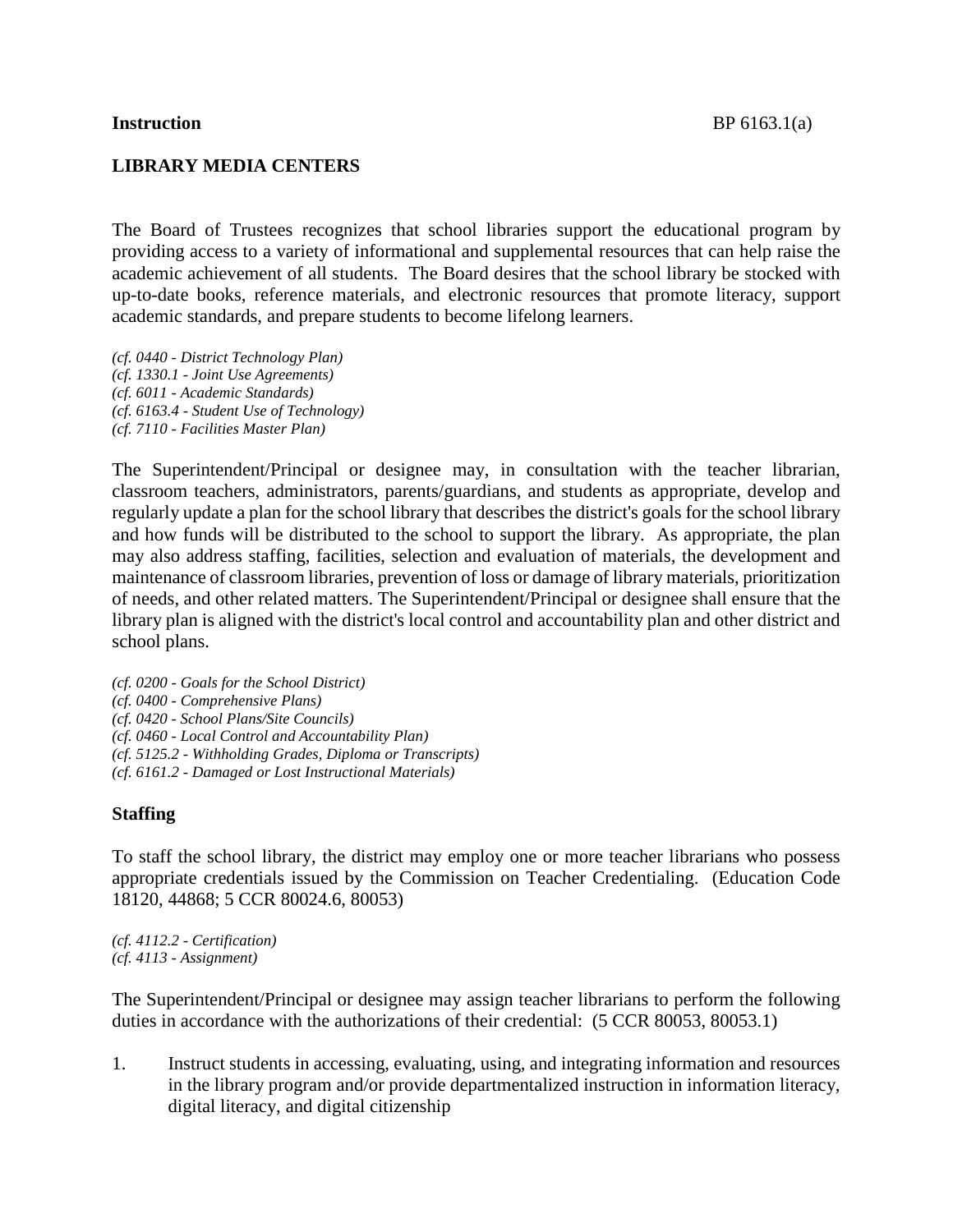## BP 6163.1(b)

## **LIBRARY MEDIA CENTERS** (continued)

- 2. Plan and coordinate the school library program with the district's instructional programs through collaboration with teachers
- 3. Select materials for the library
- 4. Develop and deliver staff development programs for school library services
- 5. Coordinate or supervise library programs at the school
- 6. Plan and conduct a course of instruction for students who assist in the operation of the school library
- 7. Supervise classified personnel assigned school library duties
- 8. Develop procedures for and management of the school library

The Board also may appoint classified paraprofessionals to serve as library aides or library technicians. Volunteers may assist with school library services in accordance with law, Board policy, and administrative regulation.

*(cf. 1240 - Volunteer Assistance) (cf. 4222 - Teachers Aides/Paraprofessionals)*

## **Hours of Operation**

The school library shall be open for use by students and teachers during the school day. (Education Code 18103)

With the approval of the Board, the school library may be open at other hours outside the school day, including evenings and Saturdays. When the library is open to serve students during evening and Saturday hours shall be under the supervision of a certificated employee who consents to the assignment. (Education Code 18103)

## **Selection and Evaluation of School Library Materials**

Library materials shall include print and electronic resources that align with the curriculum and are accessible to students with varying cognitive or language needs.

Library materials shall be evaluated and selected through a process that invites recommendations from administrators, teachers, other staff, parents/guardians, and students as appropriate.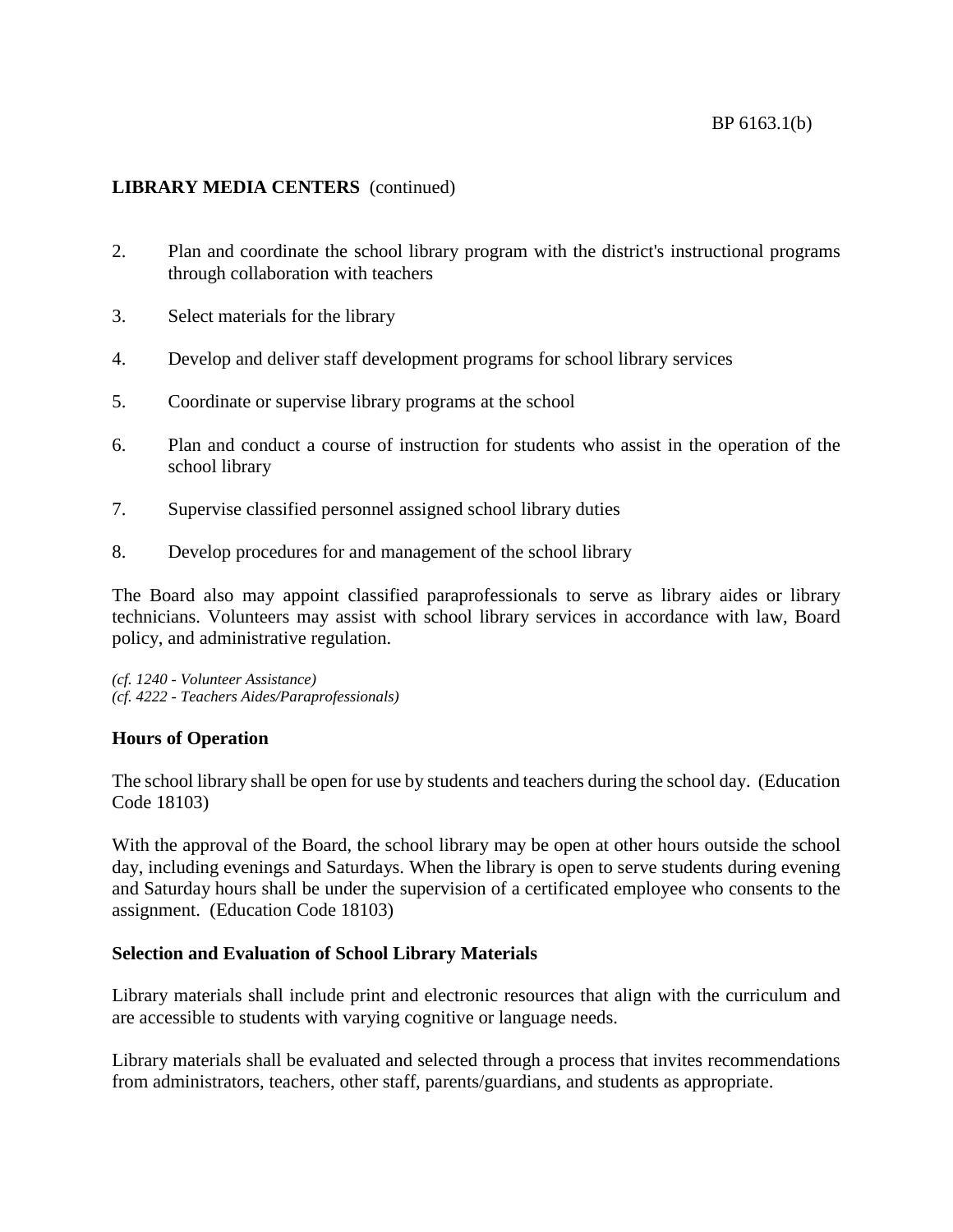### **LIBRARY MEDIA CENTERS** (continued)

*(cf. 6144 - Controversial Issues) (cf. 6161.1 - Selection and Evaluation of Instructional Materials) (cf. 6161.11 - Supplementary Instructional Materials)*

Library materials shall be continually evaluated in relation to evolving curricula, new formats of materials, new instructional methods, and the needs of students and teachers. Materials that contain outdated subject matter or are no longer appropriate shall be removed.

*(cf. 3270 - Sale and Disposal of Books, Equipment and Supplies)*

All gifts and donations of school library materials shall be subject to the same criteria as materials selected for purchase by the district.

*(cf. 1260 - Educational Foundation) (cf. 3290 - Gifts, Grants and Bequests)*

Complaints regarding the appropriateness of library materials shall be addressed using the district's procedures for complaints regarding instructional materials.

*(cf. 1312.2 - Complaints Concerning Instructional Materials)*

#### **Fees**

Students shall be allowed to borrow school library materials at no charge for use in the library and classrooms as well as out of school. (5 CCR 16042)

*(cf. 3260 - Fees and Charges)*

Students shall be encouraged to return library materials in a timely manner, but no charge shall be assessed for the late return of materials.

#### **Library Instruction**

The teacher librarian and/or classroom teachers shall provide library instruction to develop students' information literacy skills. Such instruction shall be aligned with state academic standards for library instruction and shall prepare students to:

- 1. Access information by applying knowledge of the organization of libraries, print materials, digital media, and other sources
- 2. Evaluate and analyze information to determine appropriateness in addressing the scope of inquiry
- 3. Organize, synthesize, create, and communicate information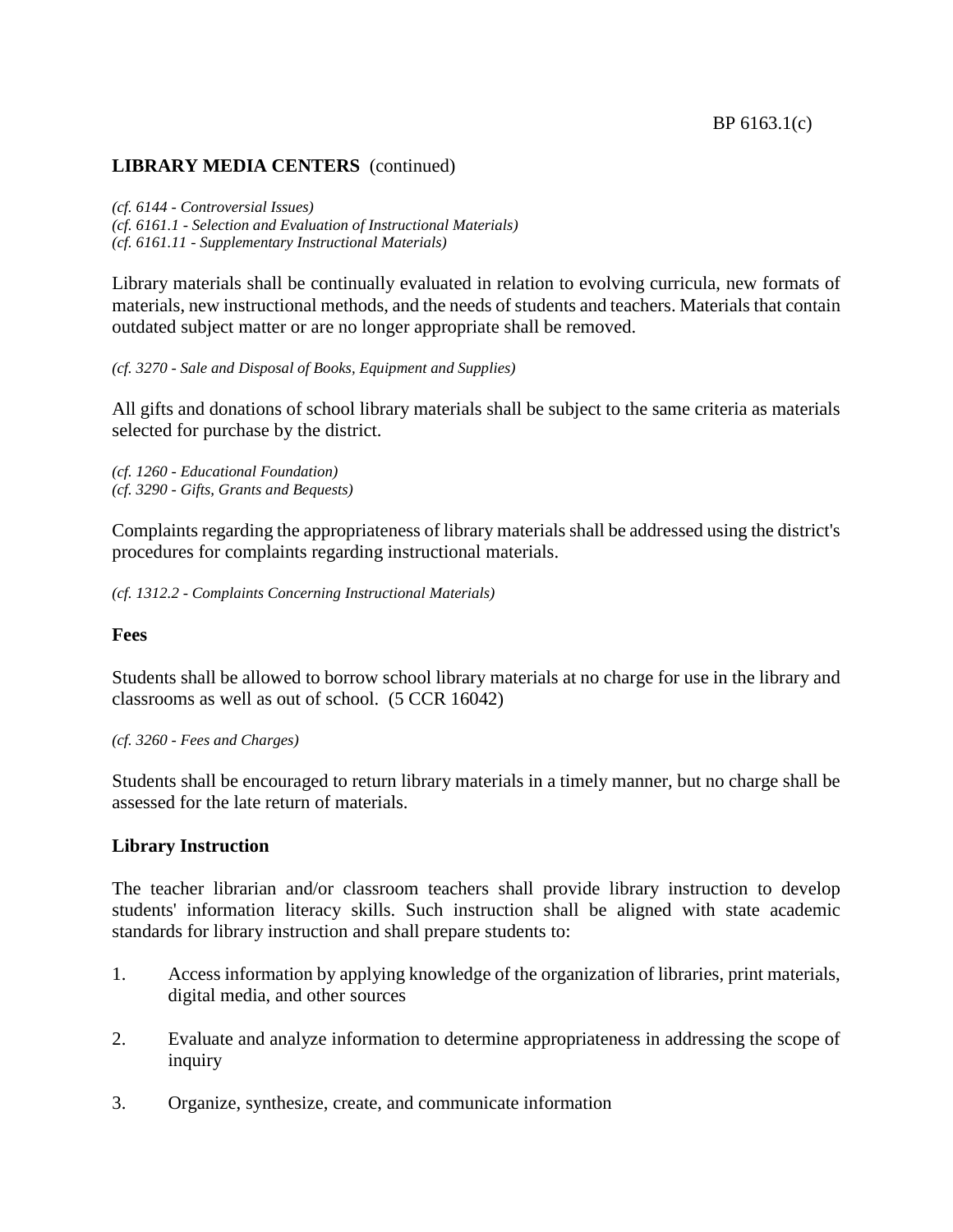### BP 6163.1(d)

# **LIBRARY MEDIA CENTERS** (continued)

4. Integrate information literacy skills into all areas of learning and pursue information independently to become life-long learners

The teacher librarian also may provide support to teachers, administrators, and other staff by identifying instructional materials that will aid in the development of curriculum and instructional activities and by providing information about effective and ethical uses of school library services and equipment.

*(cf. 4131 - Staff Development) (cf. 4231 - Staff Development) (cf. 4331 - Staff Development) (cf. 6141 - Curriculum Development and Evaluation)*

## **Program Evaluation**

The Superintendent/Principal or designee shall annually assess and report to the Board regarding the condition and use of the school library. The assessment shall evaluate, at a minimum:

- 1. Access of students and staff to the school library during school hours and, as appropriate, access outside the school day
- 2. The process and frequency by which students are allowed to check out library materials
- 3. Staffing levels, qualifications, and number of hours worked
- 4. The quality of the collection at each library, including, but not limited to, the total number of books in the collection, number of books per student, amount expended during the year for the purchase of new resources, and the number of resources discarded and added during the year
- 5. Any special programs offered at the school to encourage reading and/or library use
- 6. The adequacy of the facility space and equipment designated for the school library
- 7. The source(s) and adequacy of funding for the school library

The district shall, on or before August 31 each year, report to the CDE on the condition of its school library for the preceding year ending June 30. (Education Code 18122)